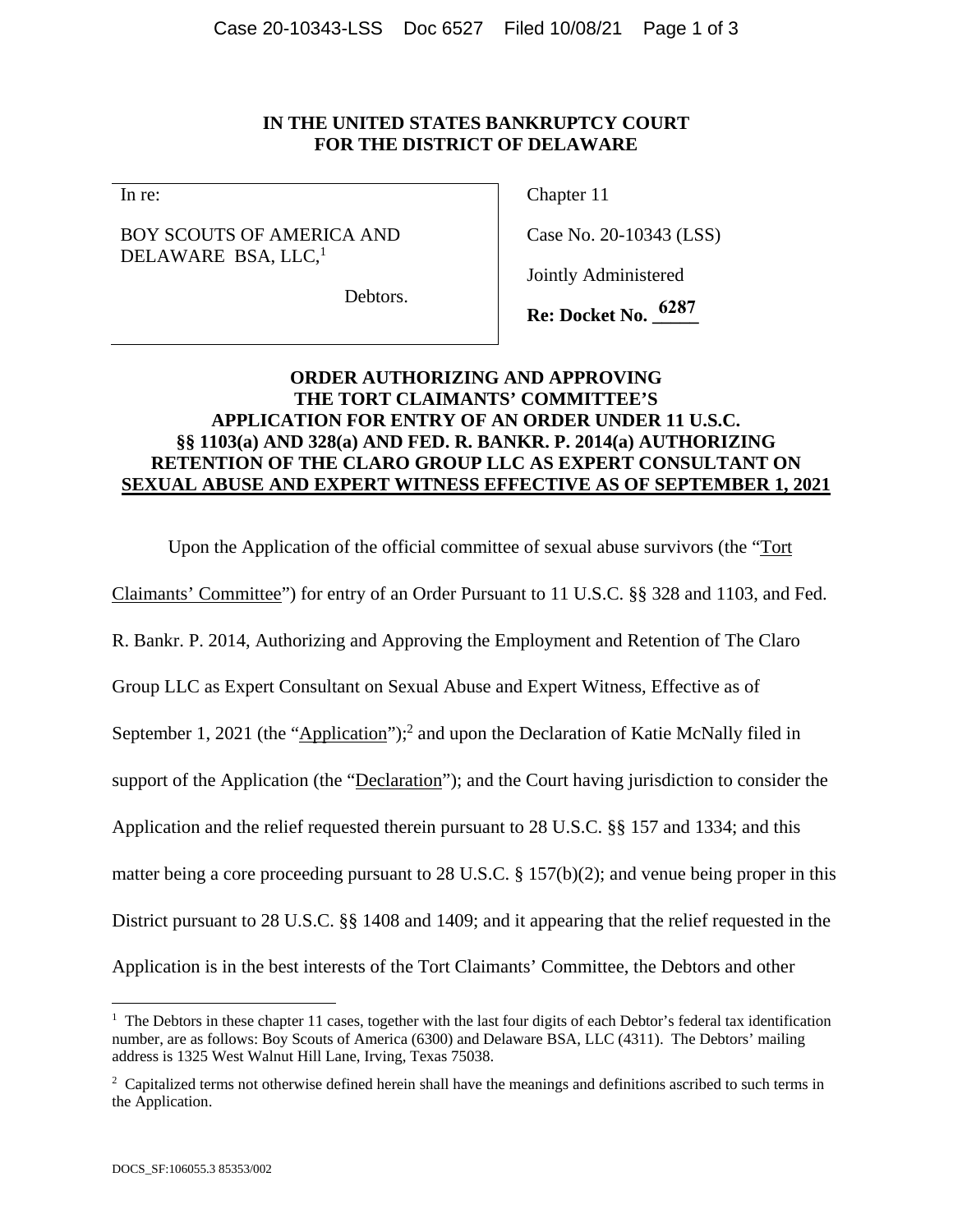parties in interest; and the Tort Claimants' Committee having provided adequate and appropriate notice of the Application under the circumstances; and after due deliberation and good and sufficient cause appearing therefor; and it appearing to the Court that the said Application should be approved.

## **IT IS HEREBY ORDERED THAT:**

1. The Application is GRANTED as set forth herein.

2. The Tort Claimants' Committee is hereby authorized to retain and employ The Claro Group LLC as Expert Consultant on Sexual Abuse and Expert Witness, pursuant to sections 328 and 1103 of the Bankruptcy Code, and Bankruptcy Rule 2014, on the terms and conditions set forth in the Application *effective as of September 1, 2021*.

3. Claro shall apply for compensation for professional services rendered and reimbursement of expenses incurred in connection with the Debtors' Cases in compliance with the applicable provisions of the Bankruptcy Code, the Bankruptcy Rules, the U.S. Trustee Guidelines, and any other applicable procedures and orders of this Court.

4. Claro is authorized to render professional services to the Tort Claimants' Committee as described in the Application.

5. The Tort Claimants' Committee and Claro are authorized and empowered to take all actions necessary to implement the relief granted in this Order.

6. The terms and conditions of this Order shall be immediately effective and enforceable upon its entry.

2